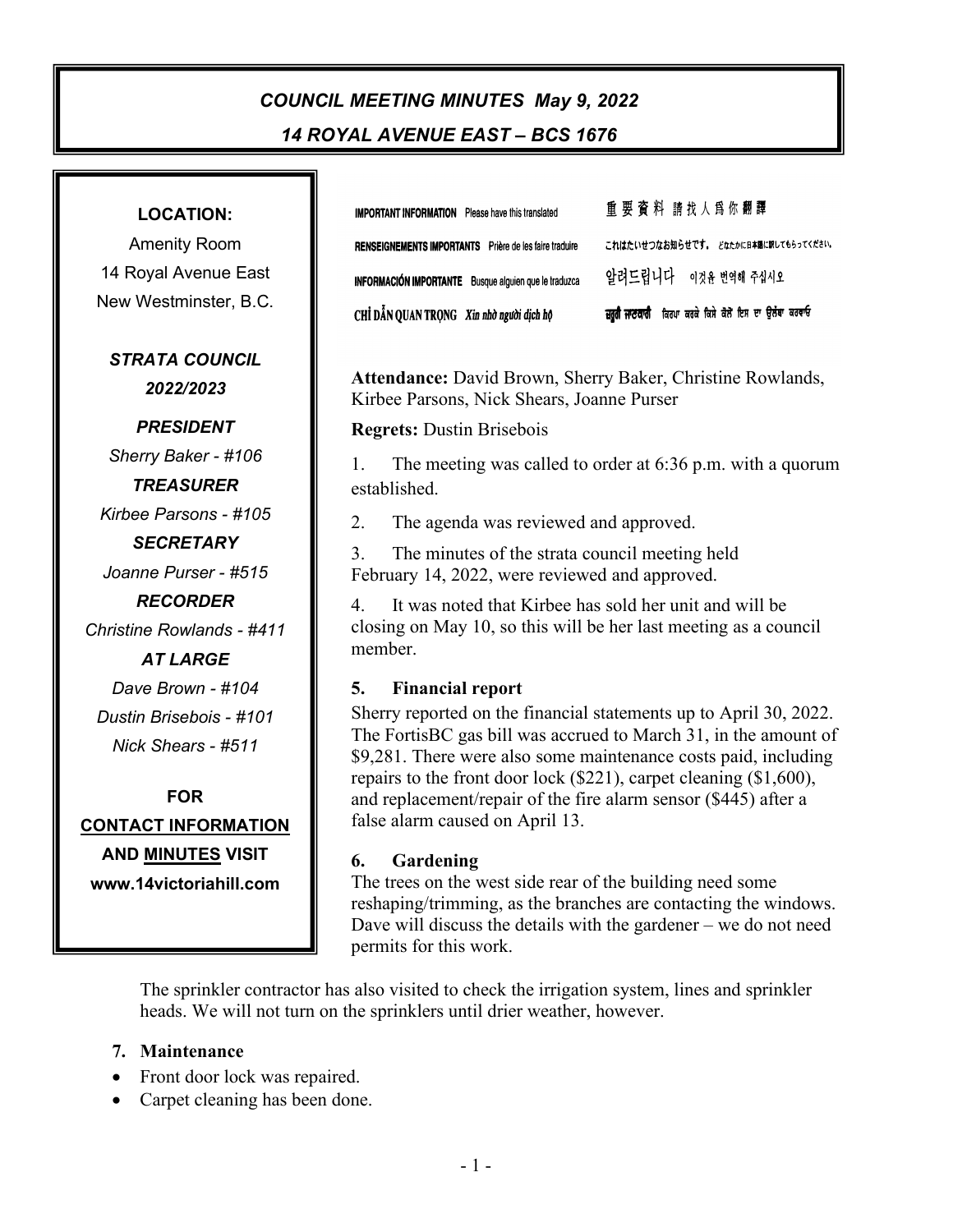- The annual fire alarm testing and inspection was completed on April 26.
- The parkade gate 3 needs a new motor; we've received a quote.
- There has been some bird damage to the pillars of the patio of  $SL#44$ ; however, it is in a spot that is fairly inaccessible to lifts from the ground or from the roof for our pest contractors to reach it to repair the hole. We discussed whether there were solutions to this problem that are both cost-effective for repairs and effective for deterring the birds.
- Design Roofing has provided a quote for roof repairs of about \$9,785. After reviewing the proposal, we believe these repairs would prolong the life of the roof by a couple of years, which will also give us more time to plan roof replacement (expected to be in about 2025) and more time to earn interest on the GICs on the contingency fund to help pay the cost. Council voted to approve going ahead with the repairs.
- Two patios have reported soft spots; they are on the radar for repairs.
- The dryer duct clogged in SL#4 had a contractor to clean and refastened. It is suggested that we get a contractor that specializes in dryer ducts to clean our ducts, such as National Air or Air Vac, instead of the general service contractor Black Tie. The specialized contractor will cost more, but may offer better results, especially for hard-to-clean longer or curved ducts. We will get quotes.
- Nightingale Electric has investigated a non-functional junction box that has water in it. There was discussion about whether it should just be sealed off.
- An electrical box outside (on the ground behind the gym) was hit by a mower, but apparently did not affect anything inside the building. Nick will go help investigate.
- It was noted that we need more pest traps inside the storage locker area. Orkin will be called.

### **8. Correspondence and bylaw infraction letters**

**Reminder** – if you have a concern about a bylaw, maintenance issue, comments, etc., please send it in writing to [victoriahill@shaw.ca](mailto:victoriahill@shaw.ca) with your name and unit number. You should receive a response in 48 hours.

- A letter was received from  $SL#11$  regarding planned alterations to the unit, including flooring, painting, kitchen and bathroom renos. (As the unit is on a ground floor, there are not concerns about soundproofing for flooring.) They have been sent info about contractors, insurance, WCB, permits, etc. The plan is approved, contingent on permits for any gas/electrical work.
- We received a letter from the president of the Nurses' Lodge (12 Royal Ave East) strata, relating concerns about parking and garbage. Our residents and their visitors are reminded NOT to park in front of the Nurses' Lodge, or throw anything into their garbage or recycling bins (such as dog waste bags).

#### **9. Other business**

- Sherry will be away for some extended periods this summer, and we are also losing Kirbee as a council member, so several tasks will need to be redistributed among other council members, such as correspondence/email, FOBs, answering the strata cellphone and cheques. To be discussed at the next meeting. A substitute will be in place to take care of Don Baker's daily maintenance tasks.
- The bylaw changes from 2021 and 2022 need to be registered. We just need to send West Coast Title Word document copies of the bylaw changes from the AGMs, and then update the documents on the website.